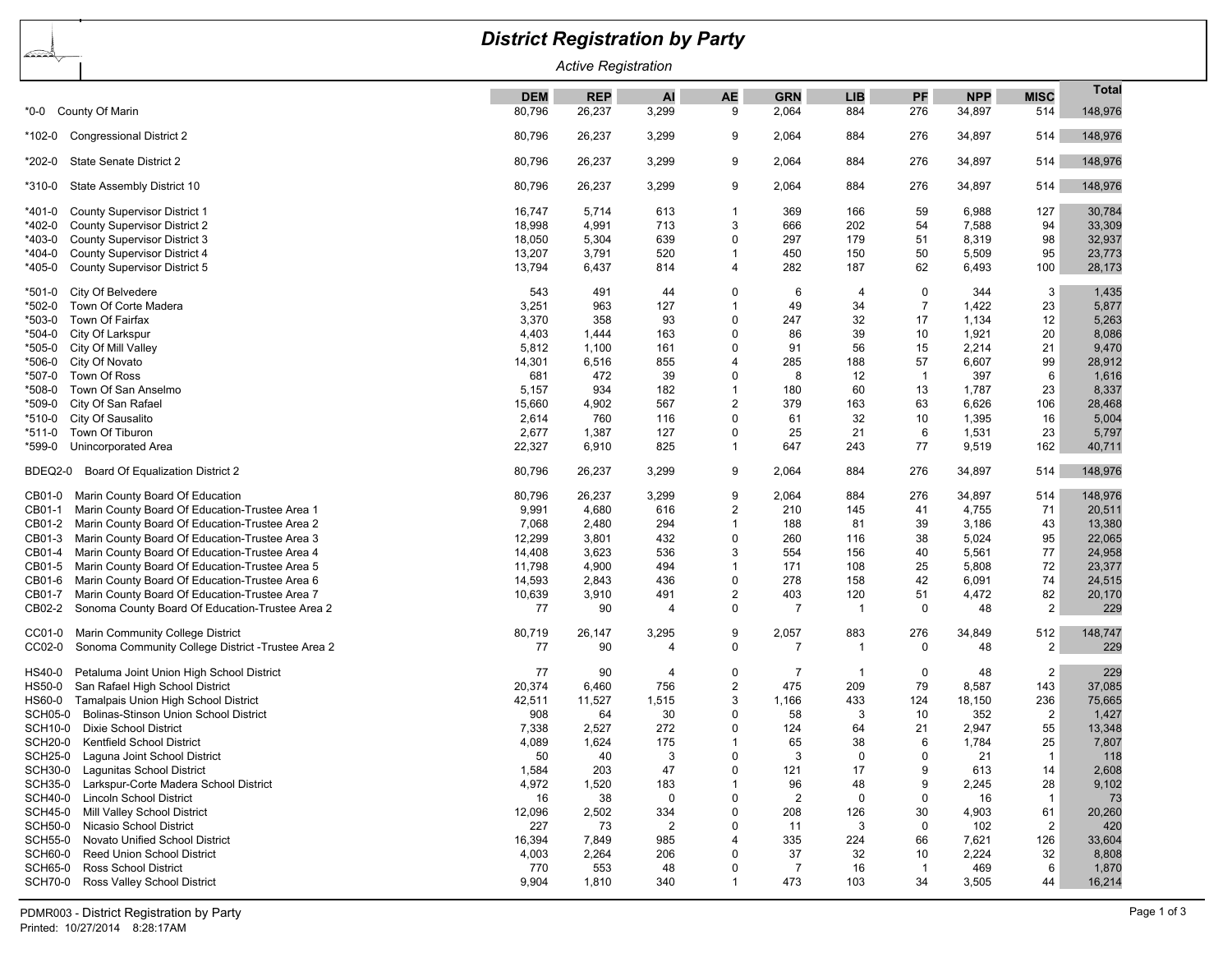|                                                                      | <b>DEM</b> | <b>REP</b>     | AI             | AE          | <b>GRN</b>              | <b>LIB</b>     | PF             | <b>NPP</b> | <b>MISC</b>    | Total   |
|----------------------------------------------------------------------|------------|----------------|----------------|-------------|-------------------------|----------------|----------------|------------|----------------|---------|
| San Rafael Elementary School District<br><b>SCH75-0</b>              | 13,040     | 3,933          | 484            | 2           | 351                     | 145            | 58             | 5,640      | 88             | 23,741  |
| SCH80-0<br>Sausalito Marin City School District                      | 3,954      | 914            | 150            | 0           | 90                      | 47             | 15             | 1,953      | 22             | 7,145   |
| <b>SCH85-0</b><br><b>Shoreline Unified School District</b>           | 1,440      | 311            | 39             | 0           | 81                      | 17             | $\overline{7}$ | 491        | $\overline{7}$ | 2,393   |
| <b>SCH85-1</b><br>Shoreline Unified School District-Trustee Area 1   | 1,132      | 165            | 22             | 0           | 62                      | 14             | 4              | 332        | 5              | 1,736   |
| <b>SCH85-2</b><br>Shoreline Unified School District-Trustee Area 2   | 209        | 64             | 9              | 0           | 14                      | 2              | $\overline{2}$ | 92         | $\mathbf 0$    | 392     |
| <b>SCH85-3</b><br>Shoreline Unified School District-Trustee Area 3   | 99         | 82             | 8              | 0           | 5                       | 1              | 1              | 67         | $\overline{2}$ | 265     |
| <b>SCH90-0</b><br>Union Joint School District                        | 11         | 12             | 1              | 0           | $\overline{\mathbf{c}}$ | 1              | $\Omega$       | 11         | $\mathbf 0$    | 38      |
|                                                                      |            |                |                |             |                         |                |                |            |                |         |
| CFD50-0<br>Novato-Pacheco Valle Community Facilities District        | 435        | 216            | 23             | 0           | 8                       | 4              | 0              | 176        | $\overline{c}$ | 864     |
| Bel Marin Keys Community Services District<br>CSD <sub>10-0</sub>    | 487        | 307            | 40             | 0           | 12                      | 9              | 0              | 253        | 6              | 1,114   |
| CSD40-0<br>Marin City Community Services District                    | 881        | 95             | 20             | $\Omega$    | 9                       | 6              | $\overline{4}$ | 374        | $\sqrt{2}$     | 1,391   |
| Marinwood Community Services District<br>CSD50-0                     | 1,673      | 578            | 71             | 0           | 28                      | 22             | 4              | 727        | 12             | 3,115   |
| Muir Beach Community Services District<br>CSD60-0                    | 171        | 13             | 3              | 0           | 14                      | $\overline{1}$ | 1              | 64         | $\overline{2}$ | 269     |
| CSD70-0<br><b>Tamalpais Community Services District</b>              | 2,394      | 450            | 63             | 0           | 45                      | 27             | $\overline{7}$ | 995        | 13             | 3,994   |
| CSD80-0<br><b>Tomales Valley Community Services District</b>         | 73         | 12             | $\mathbf 1$    | 0           | 4                       | $\mathbf{1}$   | $\overline{2}$ | 32         | 0              | 125     |
| CSA #1Loma Verde Service Area<br>CSA01-0                             | 412        | 201            | 23             | 0           | 9                       | 8              |                | 189        | 7              | 850     |
| CSA06-0<br>CSA #6 Gallinas Creek Service Area                        | 339        | 106            | 13             | 0           | 5                       | 4              | 1              | 178        | 4              | 650     |
| CSA09-0 CSA #9 Northbridge Service Area                              | 148        | 84             | 8              | 0           | 2                       | $\mathbf{1}$   | $\Omega$       | 54         | $\mathbf 0$    | 297     |
| CSA13-0 CSA #13 Upper Lucas Valley Service Area                      | 596        | 200            | 18             | 0           | 9                       | $\overline{c}$ | $\Omega$       | 211        | 5              | 1,041   |
| CSA14-0 CSA #14 Homestead Valley Service Area                        | 1,061      | 171            | 24             | 0           | 20                      | 13             | 1              | 387        | 8              | 1,685   |
| CSA16-0 CSA #16 Greenbrae Service Area                               | 1,093      | 524            | 43             | 0           | 12                      | 10             | $\Omega$       | 493        | 4              | 2,179   |
| CSA17-0 CSA #17 Kentfield-Larkspur Open Space Service Area           | 4,204      | 1,676          | 176            | $\mathbf 1$ | 64                      | 38             | 6              | 1,833      | 25             | 8,023   |
| CSA17-1 CSA #17 Kentwoodlands Police Protection District             | 452        | 300            | 27             | 0           | 6                       | 5              | 0              | 230        | $\overline{2}$ | 1,022   |
| CSA18-0 CSA #18 Las Gallinas Open Space Service Area                 | 2,893      | 871            | 105            | 0           | 70                      | 26             | 16             | 1,248      | 32             | 5,261   |
| CSA19-0 CSA #19 Santa Venetia-Bayside Acres Fire Protection District | 2,086      | 680            | 81             | 0           | 51                      | 17             | 11             | 880        | 18             | 3,824   |
| CSA20-0 CSA #20 Novato Open Space Service Area                       | 874        | 736            | 73             | 1           | 17                      | 14             | 3              | 422        | $\overline{7}$ | 2,147   |
| CSA23-0 CSA #23 Terra Linda Open Space Service Area                  | 3,743      | 1,210          | 129            | 0           | 65                      | 29             | 9              | 1,457      | 21             | 6,663   |
| CSA27-0 CSA #27 Ross Valley Paramedic Service Area                   | 694        | 158            | 26             | 0           | 31                      | 5              | $\overline{4}$ | 299        | $\overline{2}$ | 1,219   |
| CSA28-0 CSA #28 West Marin Paramedic Service Area                    | 4,225      | 721            | 122            | 0           | 276                     | 41             | 26             | 1,596      | 27             | 7,034   |
| CSA29-0 CSA #29 Paradise Cay Service Area                            | 65         | 80             | 5              | 0           | $\mathbf 1$             | 0              | $\mathbf{1}$   | 39         | $\mathbf 0$    | 191     |
| CSA31-0 CSA #31 Fire Service Unicorporated Marin                     | 5,459      | 997            | 153            | 0           | 278                     | 65             | 25             | 2,183      | 36             | 9,196   |
| CSA33-0 CSA #33 Stinson Beach Service Area                           | 290        | 29             | 12             | 0           | 9                       | 0              | 3              | 110        | $\mathbf 0$    | 453     |
|                                                                      |            |                |                |             |                         |                |                |            |                |         |
| <b>Bolinas Fire Protection District</b><br>FPD10-0                   | 610        | 35             | 18             | 0           | 48                      | 3              | $\overline{7}$ | 239        | 2              | 962     |
| FPD20-0<br>Kentfield Fire Protection District                        | 2,134      | 999            | 103            | -1          | 31                      | 25             | $\mathbf 0$    | 1,016      | 14             | 4,323   |
| FPD40-0<br><b>Novato Fire Protection District</b>                    | 16,400     | 7,869          | 985            | 4           | 336                     | 224            | 66             | 7,629      | 126            | 33,639  |
| FPD50-0<br>Sleepy Hollow Fire Protection District                    | 841        | 401            | 48             | 0           | 20                      | 7              | $\mathbf{1}$   | 351        | 9              | 1,678   |
| FPD60-0<br>Southern Marin Fire Protection District                   | 9,349      | 2,480          | 317            | 0           | 172                     | 100            | 26             | 4,372      | 60             | 16,876  |
| FPD70-0<br>Stinson Beach Fire Protection District                    | 290        | 29             | 12             | 0           | 9                       | 0              | 3              | 110        | 0              | 453     |
| <b>Tiburon Fire Protection District</b><br>FPD80-0                   | 2,138      | 1,262          | 110            | 0           | 19                      | 17             | 6              | 1,250      | 16             | 4,818   |
| Novato Flood Control Zone 1<br><b>FL01-0</b>                         | 16,063     | 7,771          | 965            | 4           | 322                     | 218            | 63             | 7,482      | 124            | 33,012  |
| FL03-0<br>Richardson Bay Flood Control Zone 3                        | 12,591     | 2,392          | 346            | 0           | 214                     | 130            | 33             | 5,045      | 63             | 20,814  |
| Bel Air Flood Control Zone 4<br>FL04-0                               | 755        | 323            | 29             | 0           | $\overline{7}$          | $\overline{7}$ | $\overline{2}$ | 364        | 6              | 1,493   |
| Bel Air Flood Control Subzone 4A<br>FL04-4                           | 21         | 5              | $\overline{1}$ | 0           | 0                       | 0              | 0              | 11         | 0              | -38     |
| Stinson Beach Flood Control Zone 5<br>FL05-0                         | 284        | 28             | 12             | 0           | 9                       | 0              | $\overline{2}$ | 106        | 0              | 441     |
| <b>FL06-0</b><br>San Rafael Meadows Flood Control Zone 6             | 379        | 108            | 15             | $\Omega$    | $\overline{7}$          | $\overline{7}$ | 1              | 171        | 8              | 696     |
| FL07-0<br>Santa Venetia Flood Control Zone 7                         | 798        | 174            | 30             | $\Omega$    | 28                      | 6              | 5              | 341        | $\mathbf{R}$   | 1,390   |
| FL09-0<br>Ross Valley Flood Control Zone 9                           | 20,438     | 5,708          | 777            | 3           | 651                     | 211            | 53             | 8,283      | 105            | 36,229  |
| Inverness Flood Control Zone 10<br>FL10-0                            | 611        | 67             | 11             | 0           | 34                      | 9              | $\mathbf{1}$   | 152        | 2              | 887     |
| HOS01-0<br>Marin Healthcare District                                 | 64,396     | 18,368         | 2,314          | 5           | 1,728                   | 660            | 210            | 27,268     | 388            | 115,337 |
|                                                                      |            |                |                |             |                         |                |                |            |                |         |
| Marin County Library District<br>LIB01-0                             | 43,933     | 15,219         | 1,939          | 6           | 1,236                   | 509            | 159            | 19,080     | 302            | 82,383  |
| Marin County Library District-Fairfax/west Marin<br>LIB01-1          | 9,128      | 1,584          | 282            | 0           | 580                     | 84             | 48             | 3,363      | 49             | 15,118  |
| Marin County Library District-Eastern Marin<br>LIB01-2               | 26,634     | 10,337         | 1,306          | 4           | 537                     | 335            | 97             | 11,833     | 198            | 51,281  |
| Marin County Free Library District<br>LIB02-0                        | 43,930     | 15,219         | 1,939          | 6           | 1,236                   | 509            | 159            | 19,079     | 302            | 82,379  |
| Bolinas Highland Permanent Road Division<br>RD20-0                   | 30         | $\mathbf{1}$   | 1              | 0           | -1                      | 0              | 0              | 6          | 0              | 39      |
| Monte Cristo Permanent Road Division<br>RD40-0                       | 51         | $\overline{7}$ | $\mathbf{1}$   | $\mathbf 0$ | 4                       | 0              | $\mathbf{1}$   | 23         | 0              | 87      |
|                                                                      |            |                |                |             |                         |                |                |            |                |         |